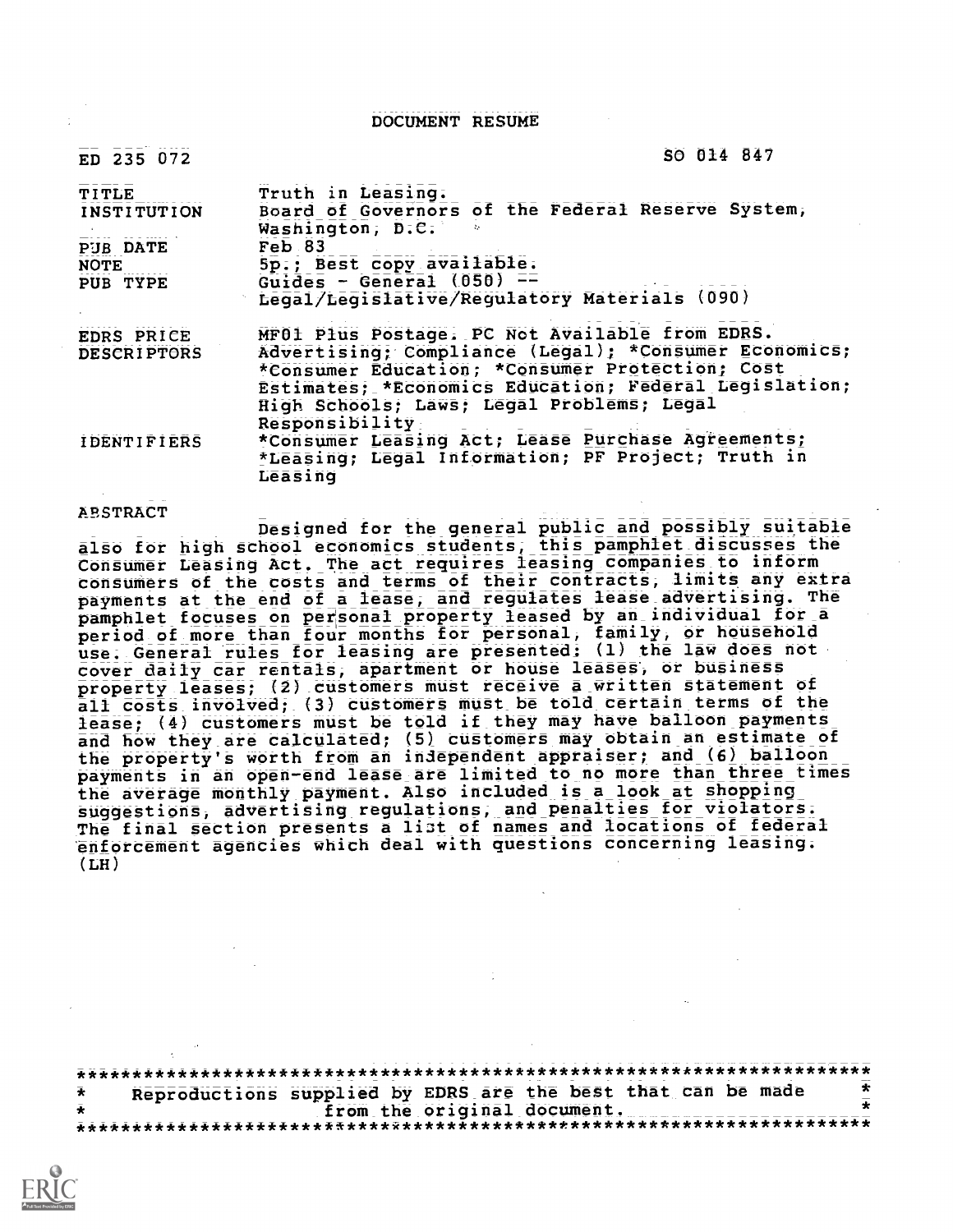

U.S. DEPARTMENT OE EDUCATION<br>
NATIONAL INSTITUTE OF EDUCATION<br>
EDUCATIONAL RESOURCES-INFORMATION<br>
CENTER (ERIC)<br>
This document has been reproduced as<br>
received from the person or organization ori,inating it Minor changes have been made to improve reproduction quality. Points of view or opinions stated in this d ocu ment do not necessarily represent official NIE position or policy. "PERMISSION TO REPRODUCE THIS MATERIAL IN \_MICROFICHE ONLY HAS BEEN GRANTED BY Emma J. Walnack TO THE EDUCATIONALRESOURCES INFORMATION CENTER (ERIC)."-

К,

 $\ddot{z}$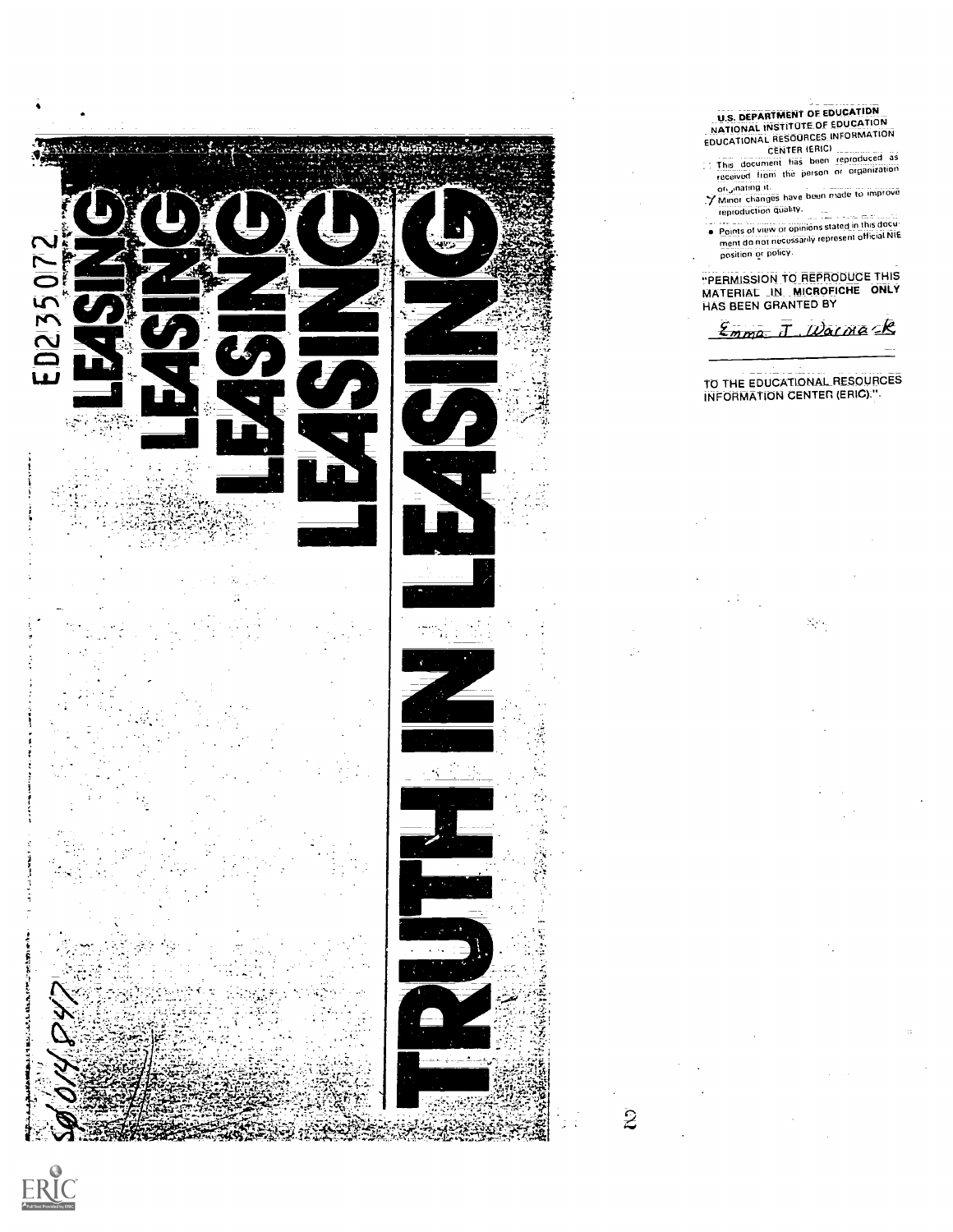- Are you wondering whether leasing your next car would be a good idea?
- Would you rather lease than buy furniture for an apartment you'll use for only a year?

When leasing looks like a good option, there's a Federal law that will help you shop for the best deal. The Consumer Leasing Act requires leasing companies to tell you the facts about the cost and terms of their contracts. You can use the information to compare one lease with another or to compare the cost of leasing with the cost of buying the same property. The law also limits any extra payment you may have to make at the end of a lease and regulates lease advertising.

This pamphlet describes the Consumer Leasing Act and the regulation issued by the Federal Reserve Board to carry it out.

What leases are covered? The law applies to personal property leased by an Individual for a period of more than four months for personal, family or household use. It covers long-term rentals of cars, furniture, and other personal property.

The law does not cover:

COVERAGE

O]

- daily car rentals or weekly or monthly rentals that are automatically renewable with each payment:
- · leases for apartments or houses -or furniture that comes with a rented apart $ment:$
- property leased to companies or to individuals for business use.

What about costs? Before you agree to a lease, the law requires that you get a written statement of its costs, including: . the amount of any advance payment, such as a security deposit: the number, the amount and the dates

your regular payments are due, as well as the total amount of those payments; and . the amount you must pay for license, registration and taxes, and for any other fees, such as delivery charges.

What about terms of the lease? You must also be told certain terms of the lease, including:

· what kind of insurance you need;

TERMS

**U)** 

ш

**UEAS** 

日本

孟山

O

3

- · any express warranty on the property;
- . who is responsible for maintaining and servicing the property, and any standards for wear and tear (which must be " reasonable) set by the leasing company;
- · any penalty for default or late payment;
- . how you or the leasing company may cancel the lease and the charges for doing so; and
- . whether or not you can buy the property. and, if you can, when and at what price.

What are open end leases and balloon payments? One decision that will affect leasing costs and terms is whether you choose an "open end" for "finance") or "closed end" lease, In an open end lease you run the risk of owing extra money. depending on the value of the property when you return it. This payment is often called a "balloon payment." For example, when you sign a three-year open end car lease, the leasing company may estimate that the car will be worth \$2,000 after three years of normal use. If the dar is worth only. \$1,500 when you return it, you may have to pay a \$500 balloon payment.

In a closed end lease, you are not responsible for the value of the property when you return It and will not have to make a balloon payment. As a result, closed end leases usually have higher monthly payments than open end leases.

You should know that in an open end lease: .

. The leasing company must tell you that you may have a balloon payment and how it is calculated.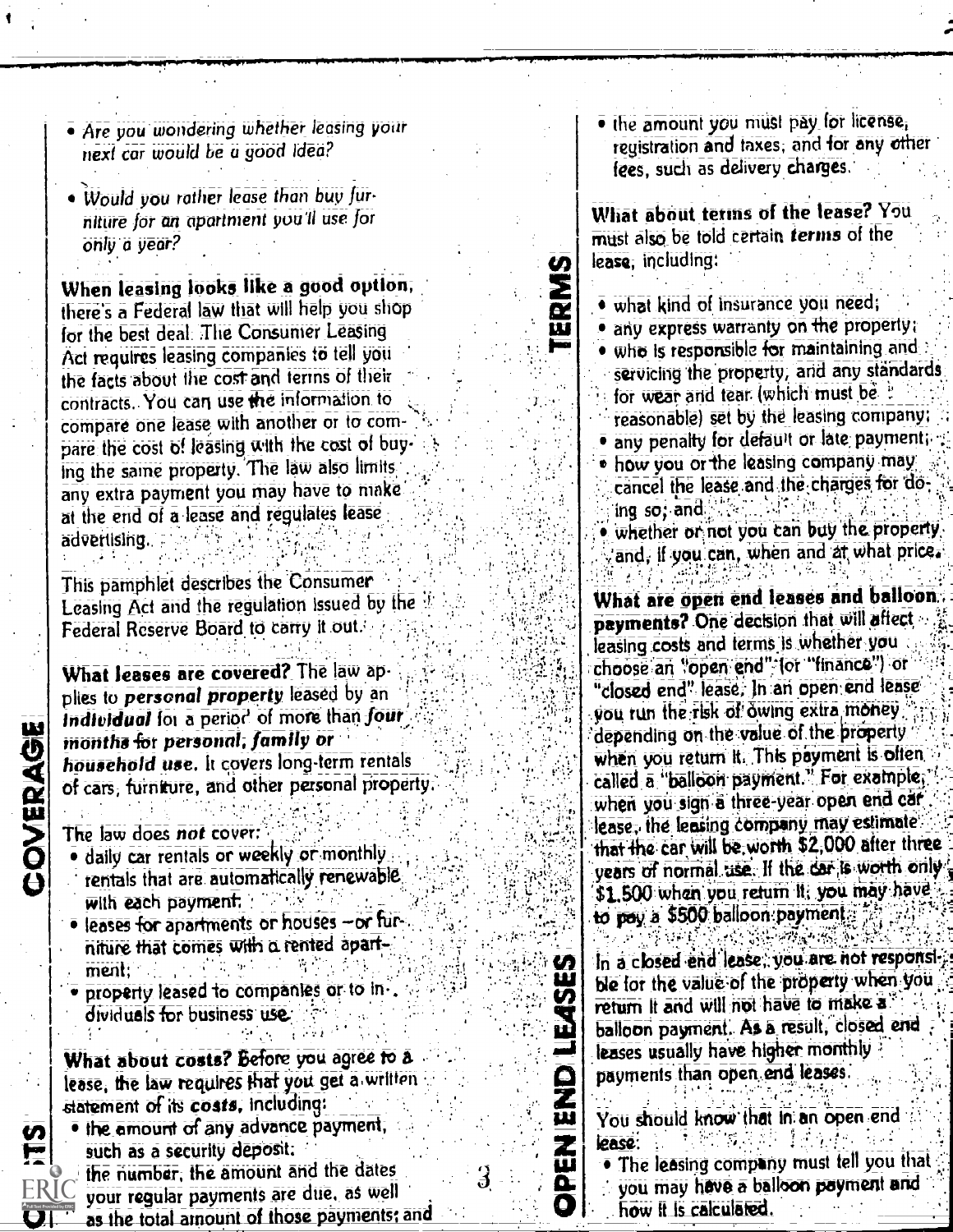BALLOON PAYMENTS

At the end of the lease you have the right to obtain an estimate of the proper ty's worth from an independent appraiser. Both parties must abide by he estimate,

, .

Limits on balloon payments. You. should also know that the law limits a balloon payment in an open end lease to. no more than three times the average monthly payment-unless you agree to make a higher payment or you have used the property more than average (for example., If you put more than average mileage on a car). The leasing company may also seek a larger payment by going to court. It it goes to court; the company has the burden of proving that its original estimate of the value of the property, although wrong. was reasonable and made in good faith. The company must pay your attorney's fees in such a lawsuit. whether or not it wins.

Now do I shop for a lease? First. decide whether you want to buy with cash. buy on credit, or lease. When making your decision, be sure to take into account such expenses as the cost of insurance. maintenance and special fees,

To help you compare the cost of buying on credit with the cost of open end leasing. you must be told the total amount you.are: responsible for under the lease. the value of the property at the beginning of the lease, and the difference between the two. For example. a three-year open end car lease might show:

| 36 monthly payments of \$125   | \$4,500 |  |
|--------------------------------|---------|--|
| Estimated value of car at end  |         |  |
| of lease                       | 2.000   |  |
| Amount you are responsible for |         |  |
| under lease                    | \$6,500 |  |
| Value of car at beginning      |         |  |
| of lease                       | 5.800   |  |
|                                |         |  |

You could compare this "difference" of \$700 with the finance charge you would pay if you bought the car on credit.

If you decide to lease, shop around for the best price and terms. Compare the costs and advantages Of open erid and closed end leases; and look at such options as whether the leasing company will pay for repairs and maintenance..

What about advertising? The law also regulates the advertising of leases. It says that if-a leasing company advertises the amount or number of payments Or that any or no downpayment is required. it must also mention several other important terms. including the total of regular payments. your responsibilities at the end of the lease. and whether or not you may purchase the property. This is to make sure you get enough information from the advertisement to understand the offer and to compare it with others.

ADVERTISIN

SULTVANG

FIND OUT MORE

What are the penalties? You as an individual may sue-a: leasing company if it fails to give you the required information or does so improperly. You may sue for 25 per cent of the total of the monthly payments (but not less than \$100 or more than \$1:000) plus any actual damages. If an advertisement violates the law, you may sue the leasing company for your actual. damages. In any successful lawsuit. you arc, also entitled to court costs and reasonable attorney's fees-The law also provides. criminal penalties for intentional Violations.

Washington. D.C. 20551. Be sure to iden-To find out more.  $\therefore$  A number of Federal agencies are responsible for enforcing the Consumer Leasing Act. If you have any questions about the law in connection with a lease transaction with a financial institution, you may write to the. nearest Federal Reserve Bank or to the Board of Governors of the Federal Reserve System. tify the name and location of the financial

**ERIC** Difference

**IOPPING** 

.

4